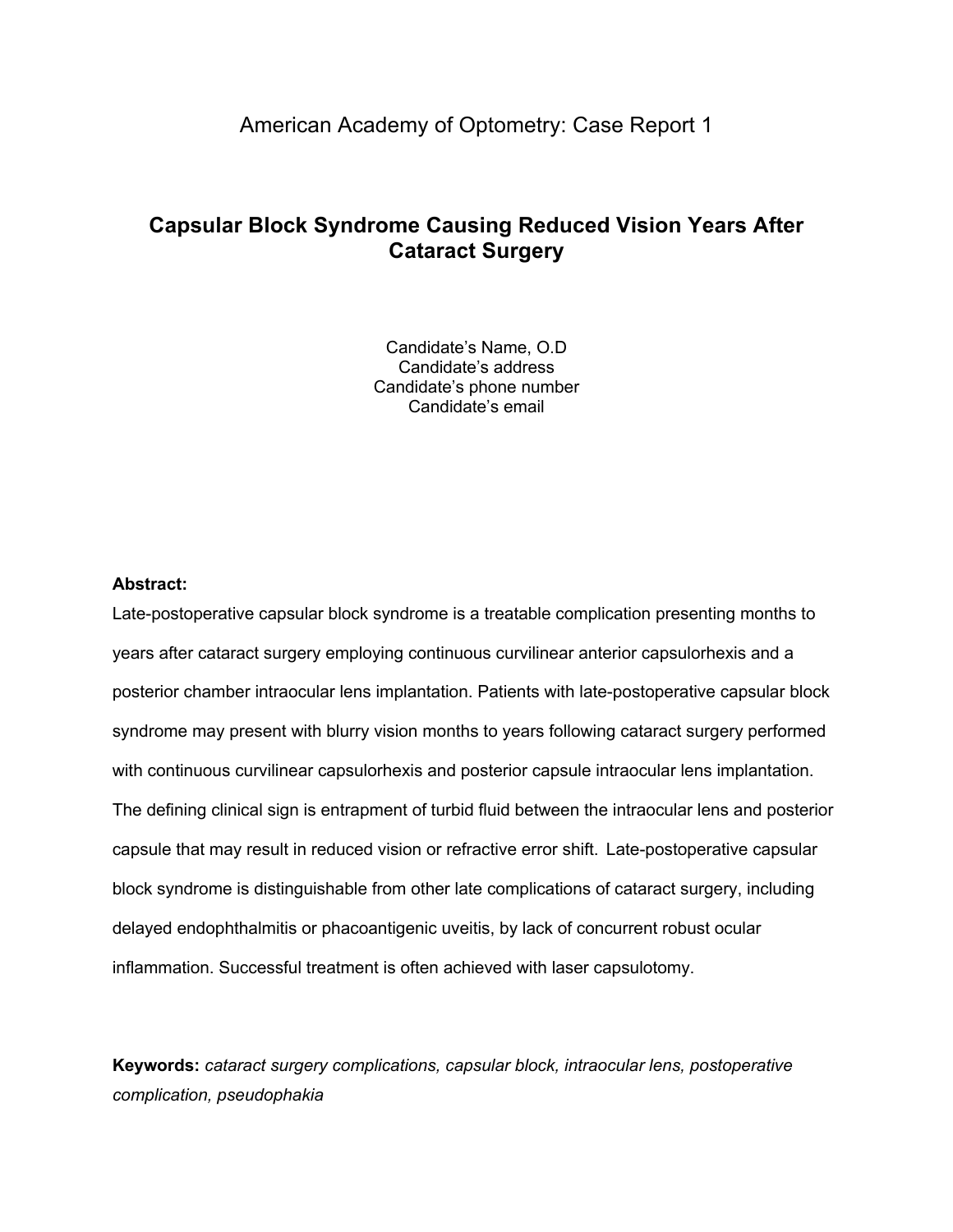#### **Introduction**

The introduction of anterior capsulorhexis by Gimbel and Neuhann in the mid-1980s revolutionized modern cataract surgery by creating a window in the anterior capsule with smooth edges, leaving the posterior capsule intact to support the intraocular lens implant.<sup>1</sup> Various capsulectomy techniques that preceded capsulorhexis left ragged edges in the anterior capsule rim that were predisposed to tears, increasing complication rates. 1 However, capsulorhexis is not free from its own unique problems. One such adverse event is latepostoperative capsular block syndrome, an uncommon, often visually significant, complication of cataract surgery performed with anterior continuous curvilinear capsulorhexis and implantation of a posterior chamber in-the-bag intraocular lens.<sup>2,3</sup> Arising months to years postoperatively, capsular block syndrome occurs secondary to capsule fibrosis that adheres the remaining rim of the anterior capsule to the anterior surface of the intraocular lens. This leads to a sealed compartment between the lens implant and the posterior capsule that then fills with turbid fluid.<sup>2-</sup>  $^6$  Patients may present with symptoms of blurred or hazy vision, while others lack symptoms.<sup>2,3</sup> Successful treatment in symptomatic patients has been demonstrated with Neodymium-doped Yttrium Aluminum Garnet (Nd:YAG) capsulotomy.<sup>2-9</sup> This case elucidates the defining clinical characteristics and management of one case of late-postoperative capsular block syndrome.

## **Case Report**

#### **Initial Visit**

A 67 year-old male presented on 17 August 2018 for an urgent exam with a chief complaint of a 3-month history of gradually worsening hazy vision in the right eye. He denied pain, photophobia, ocular redness, or discharge. His ocular history was significant for pseudophakia in both eyes status post uncomplicated cataract extraction performed with continuous curvilinear capsulorhexis, phacoemulsifcation, and posterior chamber in-the-bag intraocular lens implantation performed seven years prior in the right eye and twelve years prior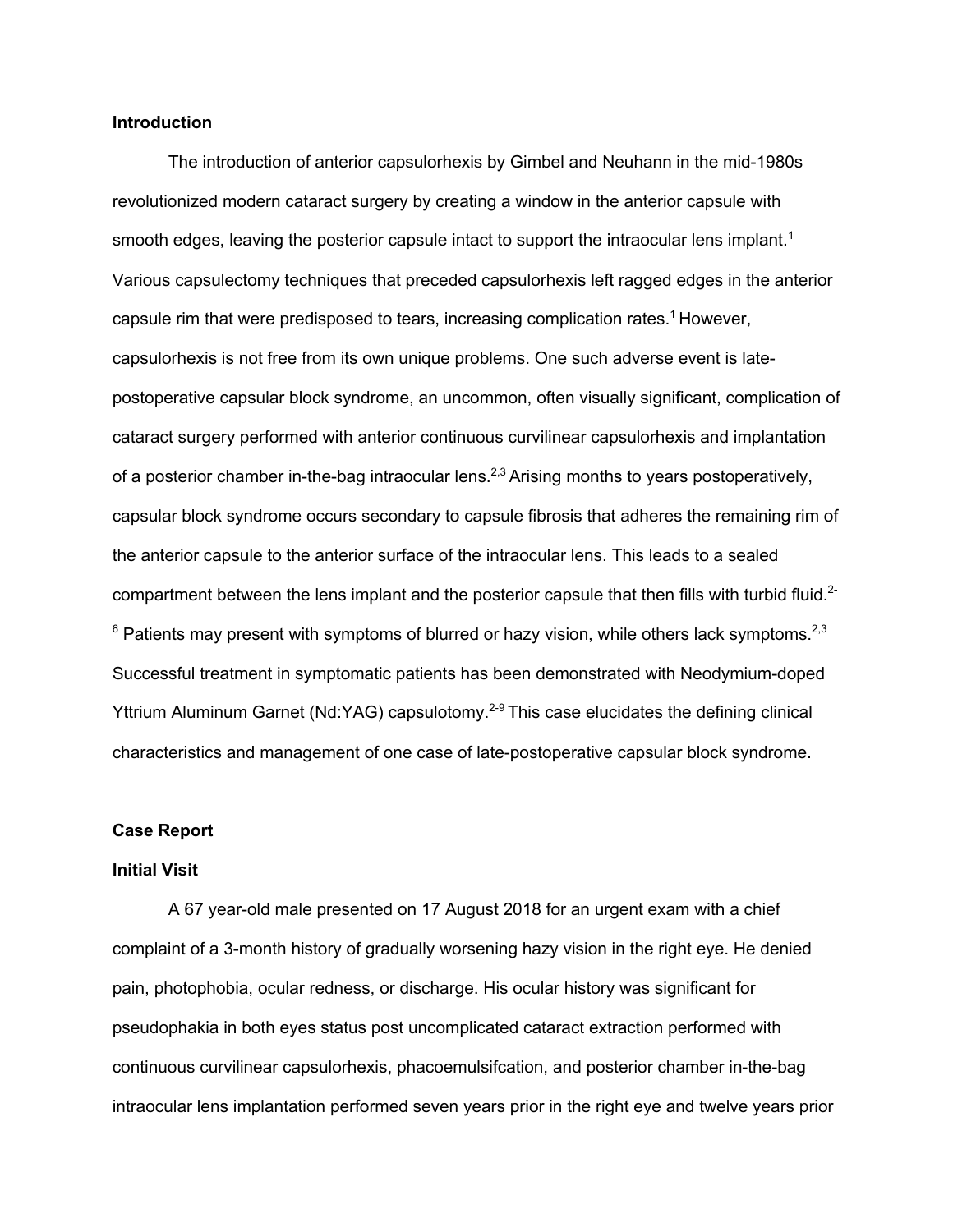in the left eye. Specifically, the implanted intraocular lens in the right eye was a one-piece Acrysof IQ**©** (Alcon, Ft. Worth, TX) monofocal posterior chamber lenses. The left eye had a onepiece intraocular lens implant determined clinically, however the exact model was unknown as the left eye surgery was performed by an outside provider. The patient was also noted to have low myopia and presbyopia at previous exams. The patient's medical history was notable for hypertension and hyperlipidemia for which he was taking lisinopril and atorvastatin. The patient reported no known allergies to drugs. The patient's family ocular history was unremarkable.

His best corrected distance visual acuity was 20/30 OD and 20/20 OS with a refractive error of  $-1.00 +0.50 \times 180$  OD and  $-1.25 +0.50 \times 180$  OS. Pinhole testing did not improve the vision in the right eye. Near visual acuity was 0.4/0.8 M OD and 0.4/0.4M OS with +2.00 add over the manifest refraction. Pupils were equally round and briskly reactive to light without a relative afferent pupillary defect OU. Extraocular muscle motilities were full OU. The patient was found to be orthophoric at distance and near with cover test. Confrontation visual fields were full OD and OS.

Slit lamp examination of the anterior segment revealed clean lids and lashes, clear and quiet palpebral and bulbar conjunctiva, and white sclera OU. A temporally-located clear corneal incision scar was noted in each cornea. The anterior chamber was found to be deep and without cell or flare OU. The iris was flat and blue OU. Fluorescein Sodium was instilled in each eye. No corneal staining was observed, and the tear break up time was approximately 8 seconds in each eye. One drop containing Fluorescein Sodium 0.25% and Benoxinate Hydrochloride 0.4% was instilled in each eye in order to measure intraocular pressures by Goldmann applanation tonometry. The intraocular pressures were 15 mmHg OD and 13 mmHg OS.

The patient was dilated using one drop of 1% Tropicamide and one drop of 2.5% Phenylephrine OU. When the patient was fully dilated, posterior segment examination was performed using a slit lamp, 90 diopter lens, then a 20 diopter lens with a binocular indirect ophthalmoscope. Examination of the right intraocular lens revealed a well-centered one-piece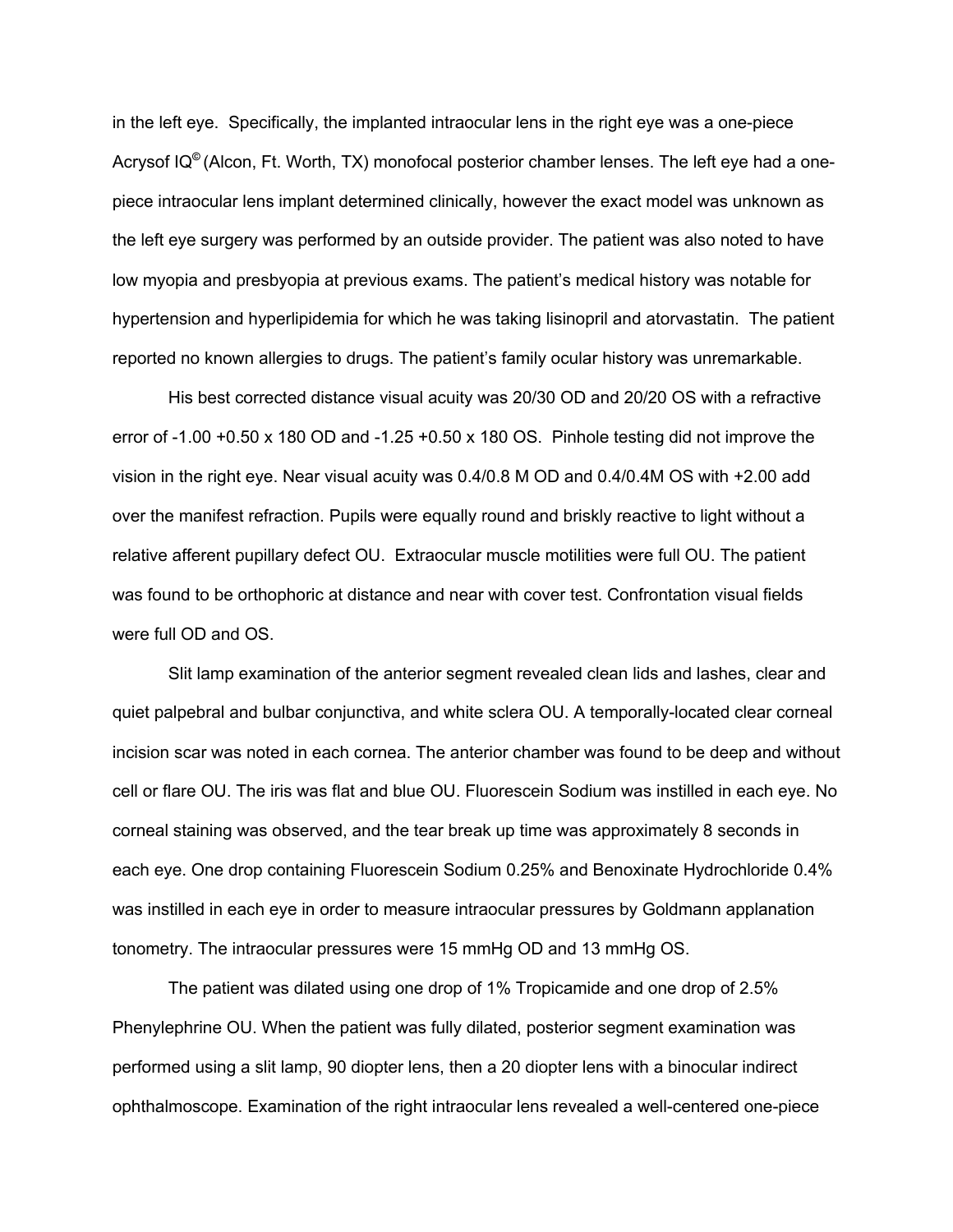lens implants with 360 anterior capsule fibrosis located peripheral to the visual axis as well as posterior capsule opacification inferior to the visual axis. The left one-piece intraocular lens was clear and centered. No anterior capsule fibrosis nor posterior capsule opacification was noted OS. In the right eye, the posterior capsular bag was distended posteriorly and filled with hazy, brunescent fluid between the intraocular lens and posterior capsule **(Figure 1a)**. Bilateral Weiss rings were visible and no vitreous cell was observed. The optic nerves had distinct margins and pink, healthy rim tissue. The cupping was graded to be 0.4 horizontally and vertically OU. The macula was flat and even OU with a healthy appearance to the posterior pole OU. The blood vessels were of normal caliber and contour OU. The peripheral retina was flat and intact 360 OU.

Anterior segment optical coherence tomography(OCT) using the Zeiss Cirrus and ultrasound biomicroscopy(UBM) using the VueMax were performed on the right eye to confirm the presence of a fluid-filled and posteriorly distended capsular bag. Anterior segment OCT revealed a well-formed and quiet anterior chamber and flat iris. The intraocular lens was clearly visible with a hyperreflective, well-defined body extending posteriorly **(Figure 2a),** consistent with the milky fluid contained within the capsular bag noted with slit lamp examination. Similarly, ultrasound biomicroscopy showed an ultrasound-hollow well-demarcated posterior extension of the posterior capsule, consistent with fluid contained within the capsular bag **(Figure 3a)**.

The following differential diagnoses were considered:

- 1. Posterior capsule opacification
	- a. Posterior capsule opacification is a common late postoperative complication of extracapsular cataract extraction that can arise months to years postoperatively secondary to proliferation and migration of residual lens epithelial cells.<sup>27</sup> If cell migration involves the visual axis, patients may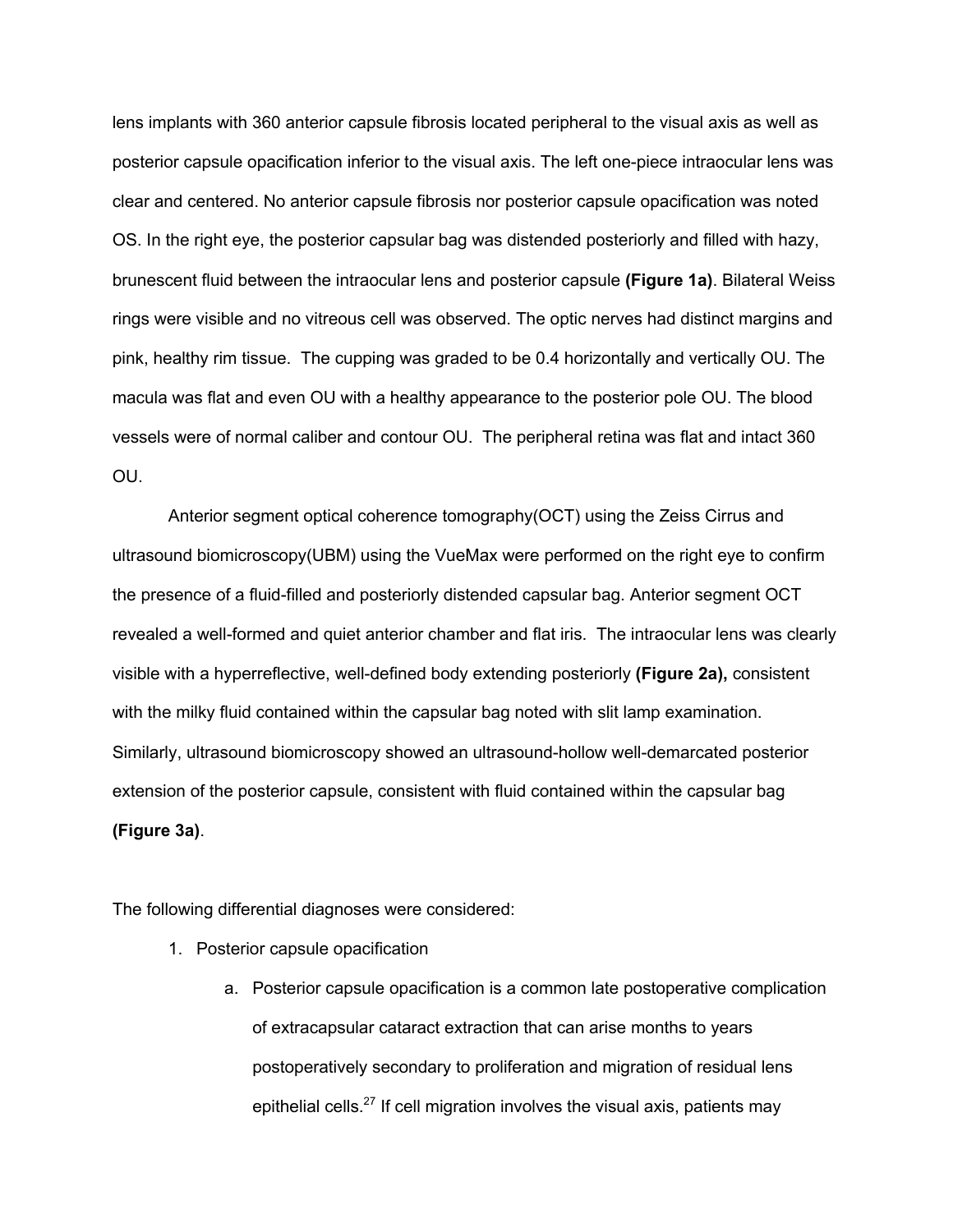experience reduced or hazy vision. Posterior capsule opacification was observed in this patient, however this was noted inferior to the visual axis **(Figure 1)** which does not explain the patient's reduced visual acuity and symptoms of hazy vision.

- 2. Phacoantigenic uveitis
	- a. Phacoantigenic uveitis was included in the differential as it is a late complication of cataract surgery. The term "phacoantigenic uveitis" includes three separate clinical entities – phacoanaphylactic endophthalmitis, phacogenic nongranulomatous uveitis, and phacolytic glaucoma – that involve intraocular inflammation occuring secondary to an immune reaction tolens proteins.<sup>26</sup> Phacoanaphylactic endophthalmitis and phacogenic nongranulomatous uveitis both result from surgical or traumatic lens capsule rupture. Phacoanaphylactic endophthalmitis presents as an acute granulomatous anterior uveitis days to months postoperatively, whereas phacogenic nongranulomatous uveitis is a chronic, nongranulomatous anterior uveitis arising weeks postoperatively. While both of these entities occur somewhat later in the postoperative course, they demonstrate some degree of intraocular inflammation, of which this patient had none. Additionally, patients with phacoantigenic uveitis are often symptomatic for pain, photophobia, or redness, whereas this patient denied any of these symptoms. Therefore, phacoantigenic uveitis was deemed an unlikely diagnosis.
- 3. Delayed-onset postoperative endophthalmitis
	- a. Another uncommon postoperative complication of cataract surgery is delayed endophthalmitis, which is characterized by a slowly progressing intraocular inflammation.<sup>28</sup> Clinical signs include a white intracapsular plaque,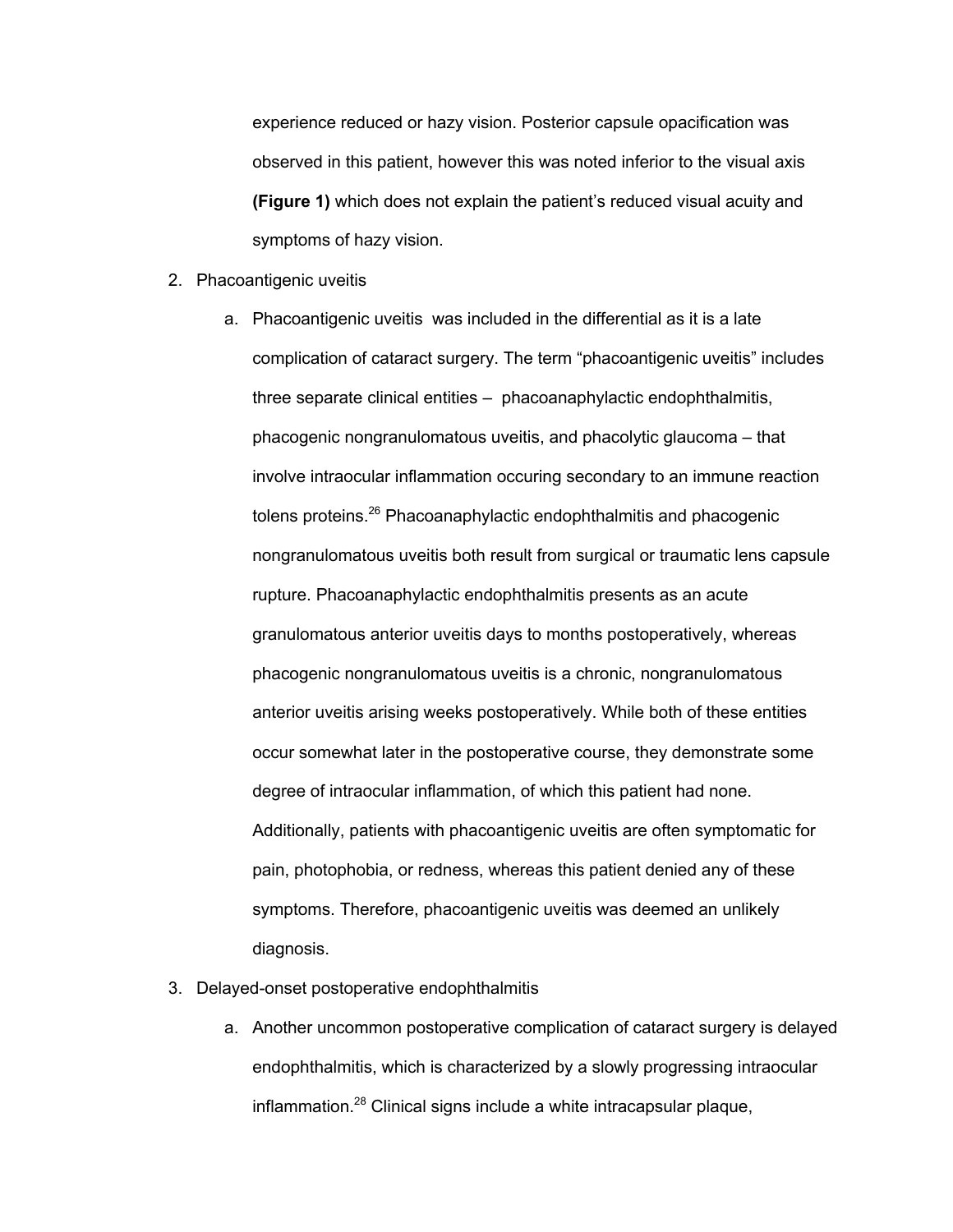conjunctival congestion, hypopyon, and vitreous inflammation. However, the appearance of the opalescent material within the capsule did not resemble that of a capsular plaque and there was no evidence of intraocular inflammation, making this differential diagnosis less likely

- 4. Late-postoperative capsular block syndrome (Final Diagnosis)
	- a. Late-postoperative capsular block syndrome is a rare complication of cataract surgery employing anterior curvilinear capsulorhexis and posterior chamberin-the-bag intraocular lens placement. It is characterized by 360 fibrosis of the anterior capsule edges, milky fluid posterior to the intraocular lens and contained within the posterior capsule, and the minimal to absent intraocular inflammation that arises months to years postoperatively. This patient's clinical presentation aligned well with this clinical description and the diagnosis of late-postoperative capsular block syndrome was made.

It was discussed with the patient that the likely cause of his visual symptoms was the entrapment of cloudy fluid in the physiologic bag that contained the lens implant in his right eye. It was explained that this is an uncommon complication that can occur many months to years following uneventful cataract surgery, and is often easily treated with Nd:YAG laser treatment to open the bag and release the trapped fluid. It was discussed with the patient that complications of infection or inflammation secondary to Nd:YAG laser capsulotomy have not been described in the literature when used to treat this specific condition, however when used to treat a similar condition (posterior capsule opacification), Nd:YAG laser capsulotomy has been associated with subsequent mild intraocular inflammation, swelling of the macula, retinal tear or detachment, and an increase in intraocular pressure. The patient was referred to ophthalmology for treatment with Nd:YAG capsulotomy.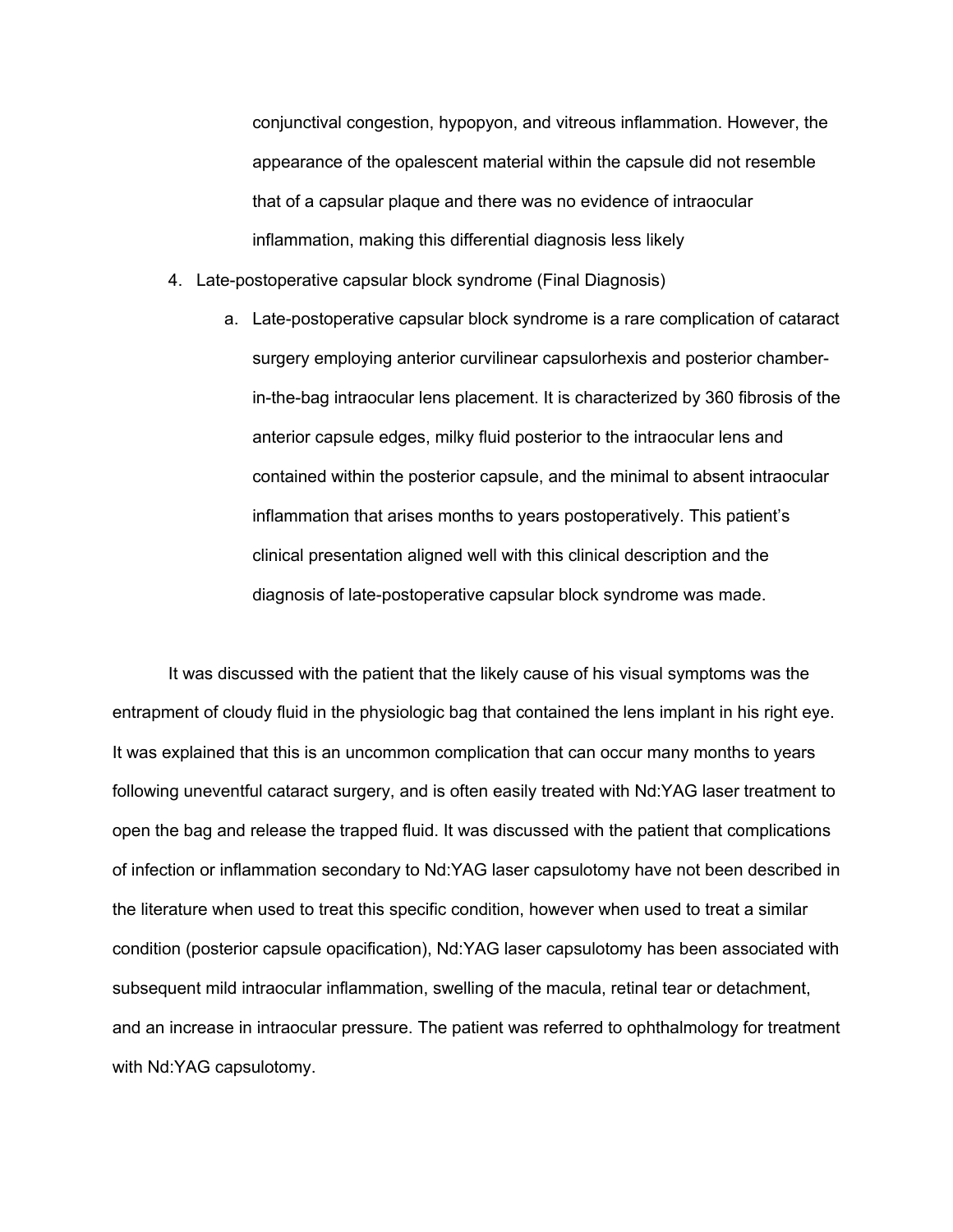#### **Follow Up #1**

The patient returned to clinic on 21 September 2018 for the scheduled capsulotomy with ophthalmology. The patient reported stable hazy vision in the right eye and best corrected visual acuity was unchanged. The right eye intraocular pressure was measured by a technician to be 19 mmHg using Tonopen after instillation of one drop of Fluress. The technician instilled 1% Tropicamide and one drop of 2.5% Phenylephrine OU to dilate the patient. A posterior capsulotomy OD was performed using a Nd:YAG laser, resulting in the release of the cloudy fluid into the vitreous. A dilated fundus exam was performed following the procedure, which noted the posterior segment findings to be stable and within normal limits. The patient was prophylactically started on prednisolone acetate 1% QID for 7 days and timolol 0.5% BID for 5 days to prevent inflammation and intraocular pressure spike following the procedure. The patient was instructed by to follow up in 1 week to monitor for complications related to Nd:YAG.

#### **Follow Up #2**

The patient presented to ophthalmology for scheduled follow up on 28 September 2018. The patient reported marked improvement in vision and complete resolution of haze OD. The patient reported completion of the 7-day course of prednisolone acetate 1% course and 5-day course of timolol 0.5%. He denied pain, photophobia, flashes, or floaters. Best corrected vision in the right eye now measured 20/20. Intraocular pressure OD was 16 mmHg using Goldmann applanation tonometry, following installation of one drop of Fluress. The ophthalmologist reported no evidence of intraocular inflammation. The patient was dilated OD with one drop of Tropicamide 1% and one drop of Phenylephrine 2.5%. The dilated fundus exam demonstrated a flat and intact retina. The patient was instructed to follow up annually for routine examination and to return stat with any acute changes to vision, flashes, floaters, onset of ocular pain, photophobia, or discharge.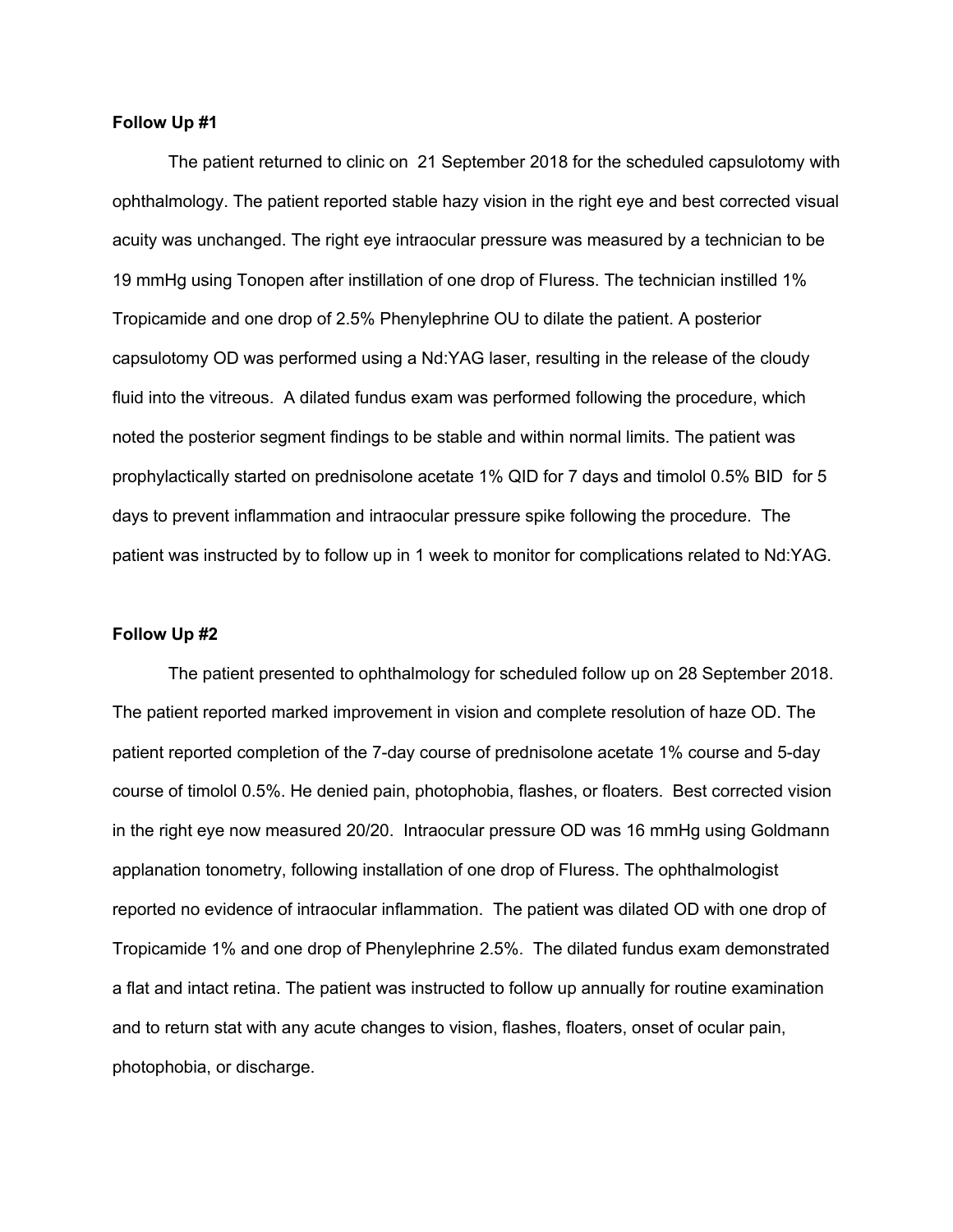The patient was returned to optometry clinic for repeat imaging on the same day following YAG capsulotomy. Anterior segment OCT and UBM were repeated, which demonstrated that the posterior capsule was appositional to the intraocular lens without residual retained fluid in the bag **(Figures 1b, Figure 2b, Figure 3b)**.

### **Figures**



**Figure 1:** Slit lamp photographs before (a) and after (b) laser posterior capsulotomy. (a) Turbid fluid distends the capsule posteriorly. Posterior capsular opacification can be seen inferiorly. (b) Following laser posterior capsulotomy, no fluid is evident posterior to the intraocular lens.

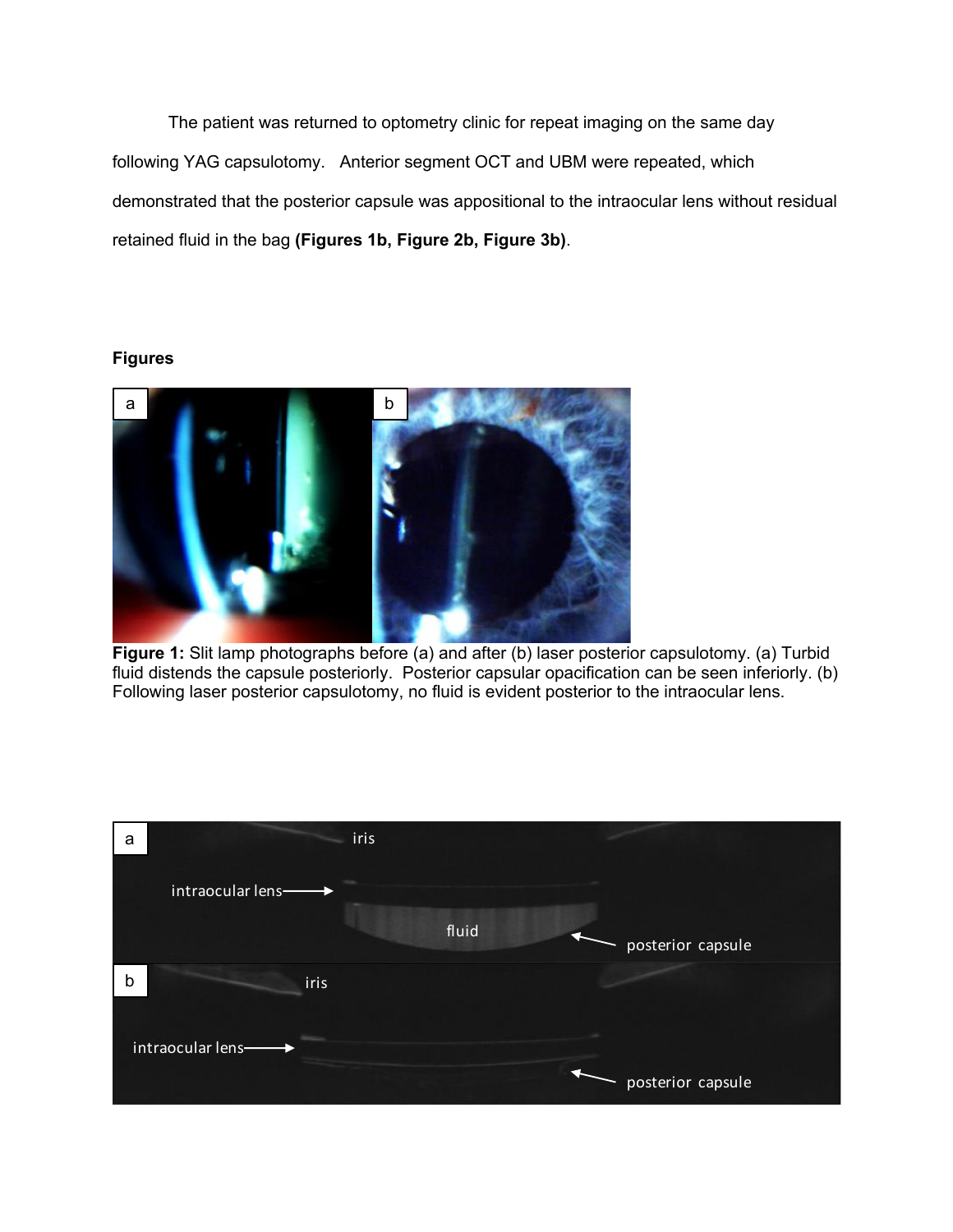**Figure 2:** Anterior segment optical coherence tomography before (a) and after (b) laser posterior capsulotomy. (a) Distention of the capsular bag is represented by the well-defined hyperreflectivity posterior to the intraocular lens. (b) Following laser capsulotomy, the remaining peripheral posterior capsule can be seen posterior to the lens.



**Figure 3:** Ultrasound biomicroscopy before (a) and after (b) laser posterior capsulotomy. (a) The posterior capsule can be seen as bowing posteriorly. The turbid fluid is represented by a hyporeflective space between the posterior capsule and the lens. (b) Following laser capsulotomy, the remaining posterior capsule can be seen closely abutting the lens.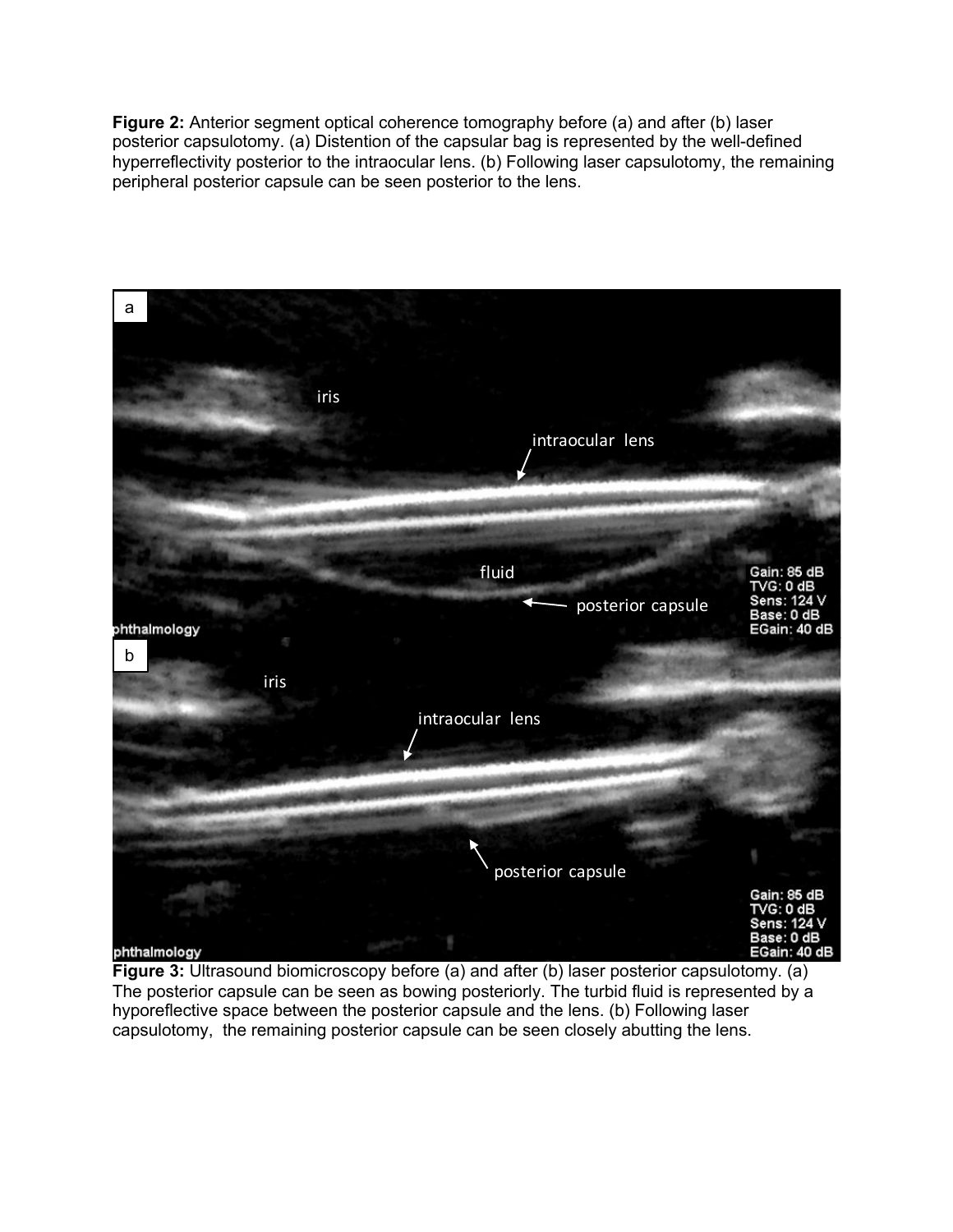#### **Discussion**

Capsular block syndrome was first described by Davison in 1990 and Holtz in 1992 as a complication of continuous curvilinear capsulorhexis in which remnants of the anterior capsule become sealed to the anterior surface of the lens implant.<sup>8,9</sup> The subsequent collection of posterior intracapsular fluid can result in all or some of the following clinical signs: anterior lens displacement, shallowing of the anterior chamber, myopic shift, elevated intraocular pressure, and accumulation of hazy fluid within the capsular bag. $8,9$  This type of capsular block syndrome was later deemed early-postoperative capsular block syndrome by Miyake et al in 1998, who subdivided capsular block syndrome into three distinct entities: intraoperative, earlypostoperative, and late-postoperative capsular block syndrome. 2 All three types have in common the occlusion of the anterior capsular opening created by capsulorhexis with subsequent fluid accumulation within the closed capsule. However, these entities differ in time of onset and intracapsular contents.<sup>2</sup>

Intraoperative capsular block syndrome occurs during surgery as the bag swells with balanced salt solution during rapid hydrodissection.<sup>2</sup> Early-postoperative capsular block syndrome arises within one day to several weeks postoperatively and is thought to be secondary to retained viscoelastic within the bag. $2,10$  Late-postoperative capsular block syndrome, as seen in this case repot, arises months to years postoperatively secondary to fibrosis between the lens implant and the edges of the anterior capsule initially created by capsulorhexis. $3-6$  In late-postoperative capsular block syndrome, fibrosis occurs along the entirety of the anterior capsule opening and creates a closed compartment between the lens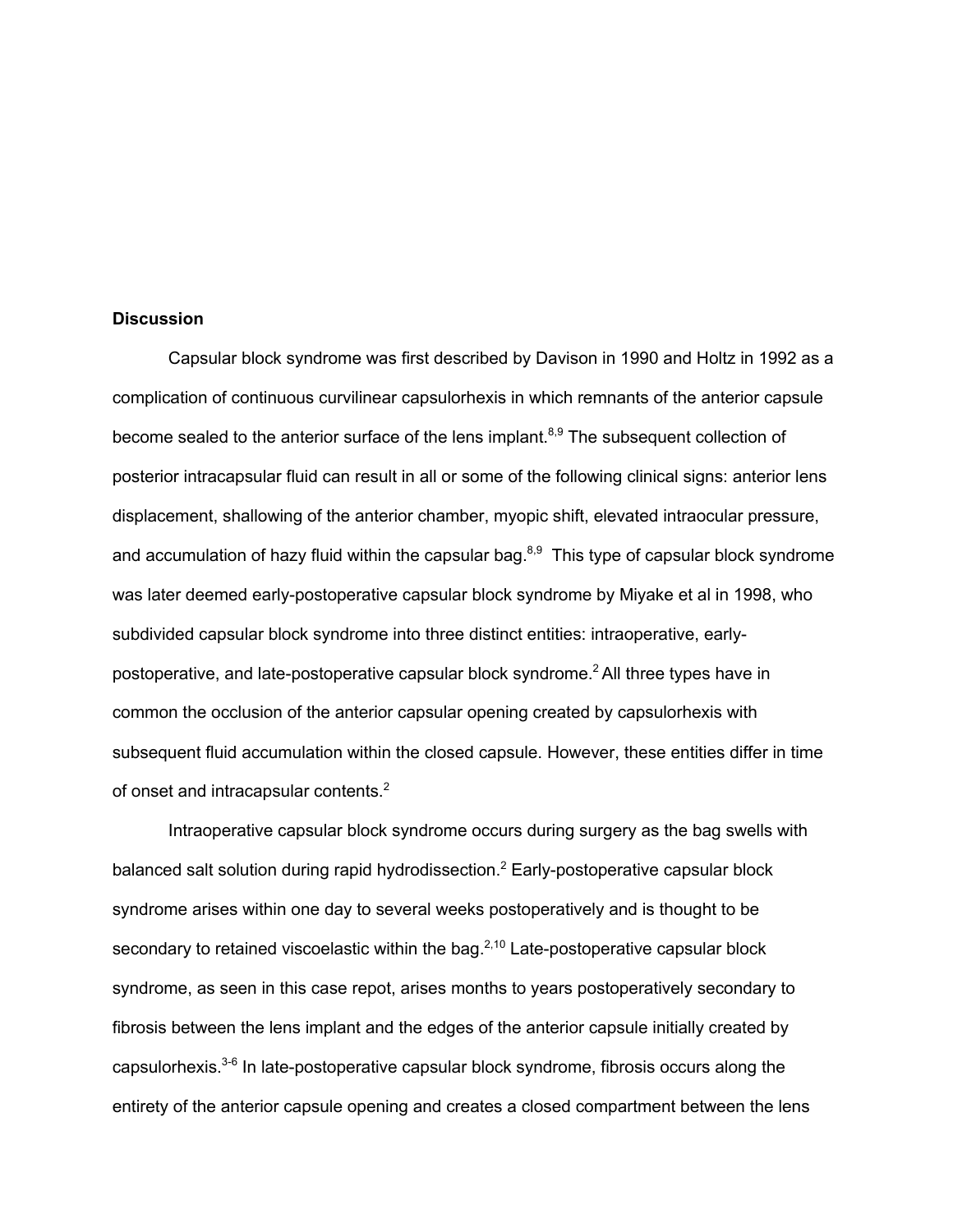implant and the capsule, within which milky, turbid, or white fluid collects.<sup>3-6</sup> As the capsule fills with fluid, it bows posteriorly, $3$  lending to descriptions such as capsular bag distension syndrome, liquefied aftercataract, and capsulorhexis-related lacteocrumenasia. Some authors have argued that liquefied aftercataract is a separate entity from late-postoperative capsular block syndrome that is defined by a lack of intraocular lens anterior displacement and intraocular pressures spike. However, most agree that these complications are clinically indistinguishable and both are treated with laser capsulotomy.<sup>11,12</sup>

In contrast to intraoperative and early-postoperative capsular block syndrome, a shallow anterior chamber or increased intraocular pressure are rarely seen in late-postoperative capsular block syndrome. In late-postoperative capsular block syndrome there may be a hyperopic shift secondary to a concave lens effect created by accumulated fluid,<sup>6</sup> myopic shift due to anterior displacement of the lens<sup>10</sup> or light scattering by the turbid fluid,<sup>11</sup> or no refractive error shift at all.<sup>4,13</sup> Patients may complain of blurry or hazy vision years after uncomplicated cataract surgery. In a study of 44 eyes with late-postoperative capsular block syndrome, the average time of onset was 3.8 years after surgery, but ranged from two months to 6 years.<sup>3</sup> The longest reported duration between surgery and presentation of capsular block syndrome was 20 years.<sup>14</sup> This patient fits within this reported range, with symptom onset seven years postoperatively. A lack of robust intraocular inflammation distinguishes late-postoperative capsular block syndrome from other late complications of cataract extraction, such as delayed endophthalmitis and phacoantigenic uveitis.<sup>3,15</sup>

Late postoperative capsular block syndrome is rare with few known risk factors. A retrospective chart review of 1100 eyes in 990 patients who underwent phacoemulsification and posterior chamber intraocular lens implantation reported an incidence of 0.46% for early postoperative and 0.27% for late postoperative capsular block syndrome over 37 months.<sup>16</sup> Postoperative capsular block syndrome was more common in eyes with an axial length greater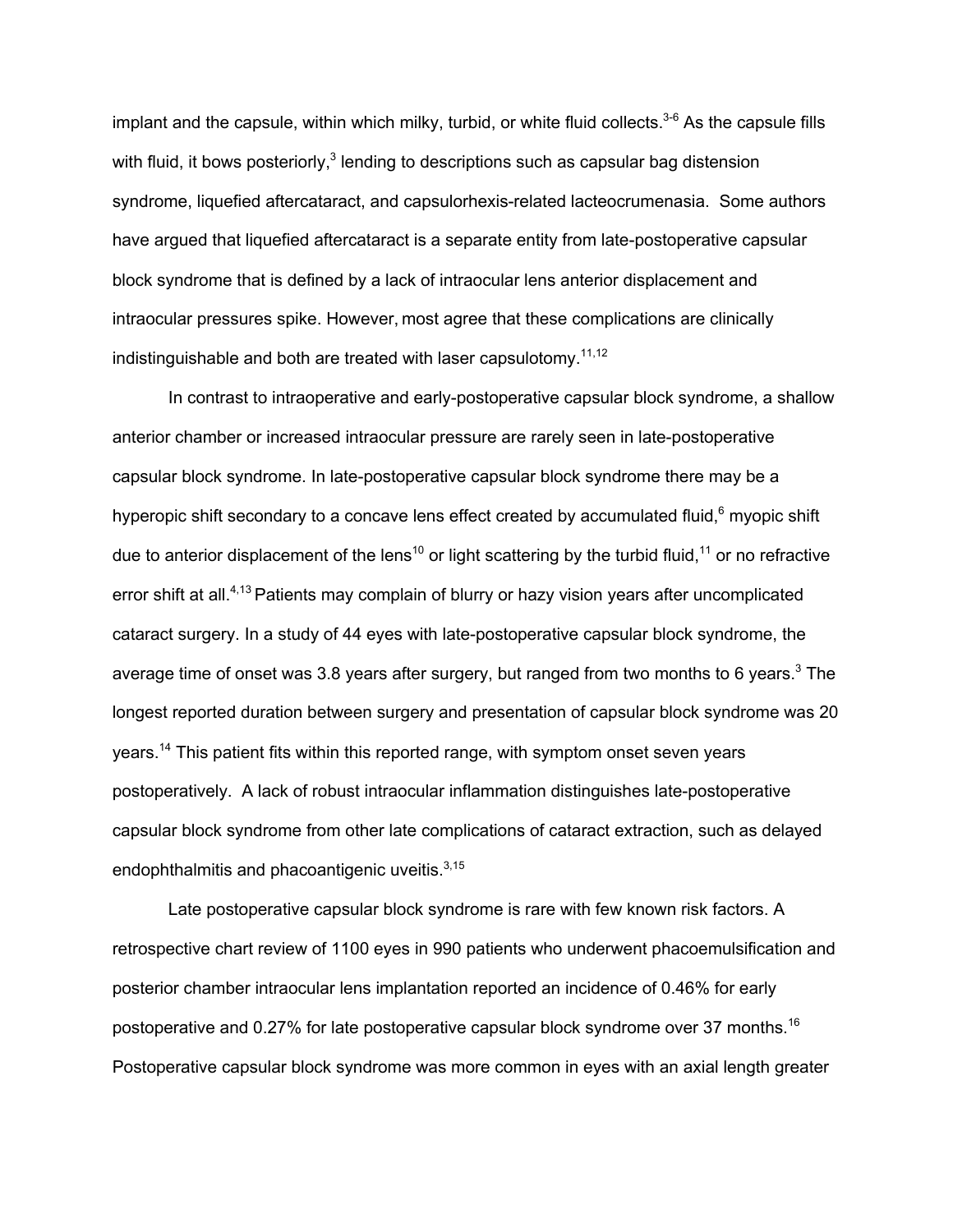than 25 millimeters. The authors postulated that longer eyes tended to have large capsular bags, which allows for fluid retention or collection following surgery.

Properties of the intraocular lens may also influence the development of capsular block syndrome. In the study that included 1100 intraocular lenses with both three-piece and onepiece design, no eyes with a three-piece design developed postoperative capsular block syndrome. The Akreos Adapt,**©** a one-piece lens that features a four-point plate haptic design, more commonly resulted in postoperative capsular block compared to the Acrysof MA60BM, **©** which has a C-loop haptic design. Of note, this patient had an AcrySof **©** lens, the same intraocular lens associated with capsular block syndrome in the above study. The authors hypothesized that the four-point non-angulated haptic design of the Akreos Adapt**©** allowed for greater contact area between the intraocular lens and the anterior capsule, thus enabling anterior capsule fibrosis to the lens surface. Similarly, Vock et al found that intraocular lenses with little to no angulation were more likely to result in anterior capsule opacification secondary to reduced space between the lens and anterior capsule.<sup>17</sup> Hydrophilicity of the implant material may also contribute to postoperative capsular block syndrome.<sup>16</sup> Anterior capsule opacification is more common in hydrophobic acrylic than hydrophilic acrylic materials.<sup>17,18</sup> It can be deduced that greater rates of anterior capsule opacification coincide with an increased risk of capsular block syndrome, however the association of anterior capsule opacification and contraction with postoperative capsular block syndrome has yet to be investigated.

There is no consensus as to the contents of the intracapsular fluid. Some have hypothesized that residual lens epithelial cells proliferate and produce collagen and extracellular matrix within the retained fluid, resulting in higher osmolarity within the capsule. The osmotic gradient draws aqueous humor into the capsule leading to the accumulation of turbid fluid.<sup>2,3</sup> Several studies have identified the common lens proteins α-and β-crystallin in aspirated fluid samples evaluated by electrophoresis, supporting this theory.<sup>11,19,20</sup> However, a study utilizing a similar technique to evaluate the fluid did not identify proteins indicative of collagen,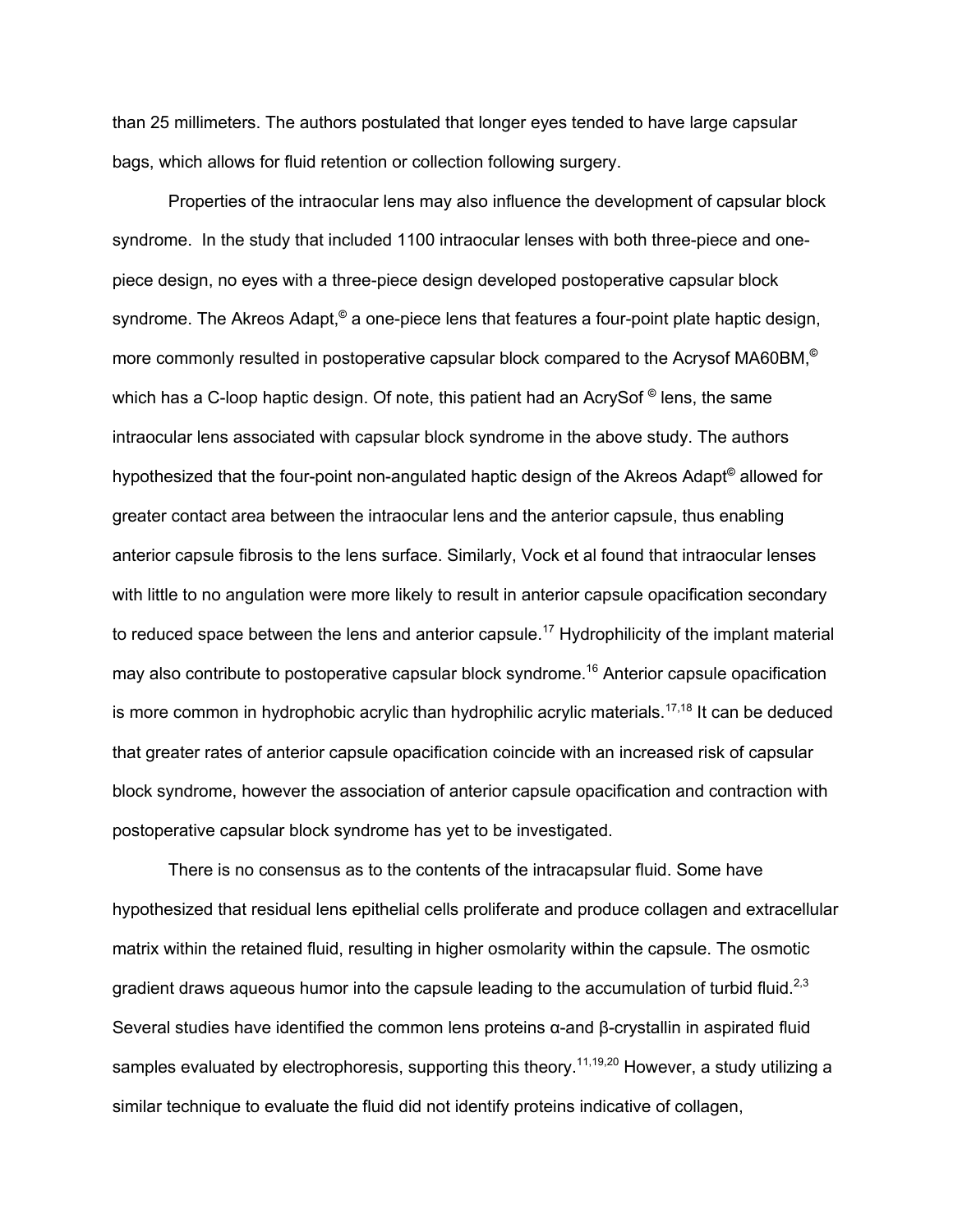contradicting the notion that collagen production lends to fluid collection.15 More recently, the theory was further augmented with the discovery of elevated levels of the proinflammatory cytokines tumor necrosis factor-α and interleukin-1β within the closed capsular bag via aspiration and flow cytometry. It was proposed that residual lens epithelial cells release these proinflammatory cytokines that promote anterior capsule fibrosis and contribute to the breakdown of the blood aqueous barrier, ultimately resulting in capsular block syndrome. The absence of gamma globulins that would suggest an antigen-antibody reaction has led to the belief that capsular block syndrome is not the result of an infectious process.<sup>19</sup> Conversely, aspiration of the milky substance in one case of late postoperative capsular block syndrome identified *Propionibacterium acnes* by bacteriological culture and polymerase chain reaction, 21 the same organism known to cause endophthalmitis. The patient in that report was treated with Nd:YAG capsulotomy and topical levofloxacin and topical prednisolone. After a 4 week treatment and steroid taper, full recovery was observed. *Propionibacterium acnes* was also isolated from the fluid in two more reported cases of late capsular block syndrome that were later treated with capsulotomy alone. $^{22}$  The authors postulated that endophthalmitis did not develop following release of the capsular fluid due to a low bacterial count or the suboptimal environment provided by the oxygenated vitreous for the typically anaerobic aerotolerant bacterial species. The patient in this case report presented without signs of ocular inflammation, did not receive antibiotic prophylaxis after capsulotomy, and recovered without complication.

On occasion, late-postoperative capsular block syndrome may resolve spontaneously secondary to contraction of the anterior capsule fibrosis creating an opening in the capsule through which fluid may exit, $3$  however the majority of cases require treatment. Successful treatment with Nd:YAG capsulotomy of the anterior or posterior capsule has been welldescribed within the literature for early and late-postoperative capsular block syndrome.<sup>2-9</sup> In Nd:YAG capsulotomy, a solid-state laser (Nd:YAG) of wavelength 1064 nm is focused on the anterior or posterior capsule and pulsed in order to disrupt the capsule tissue via optical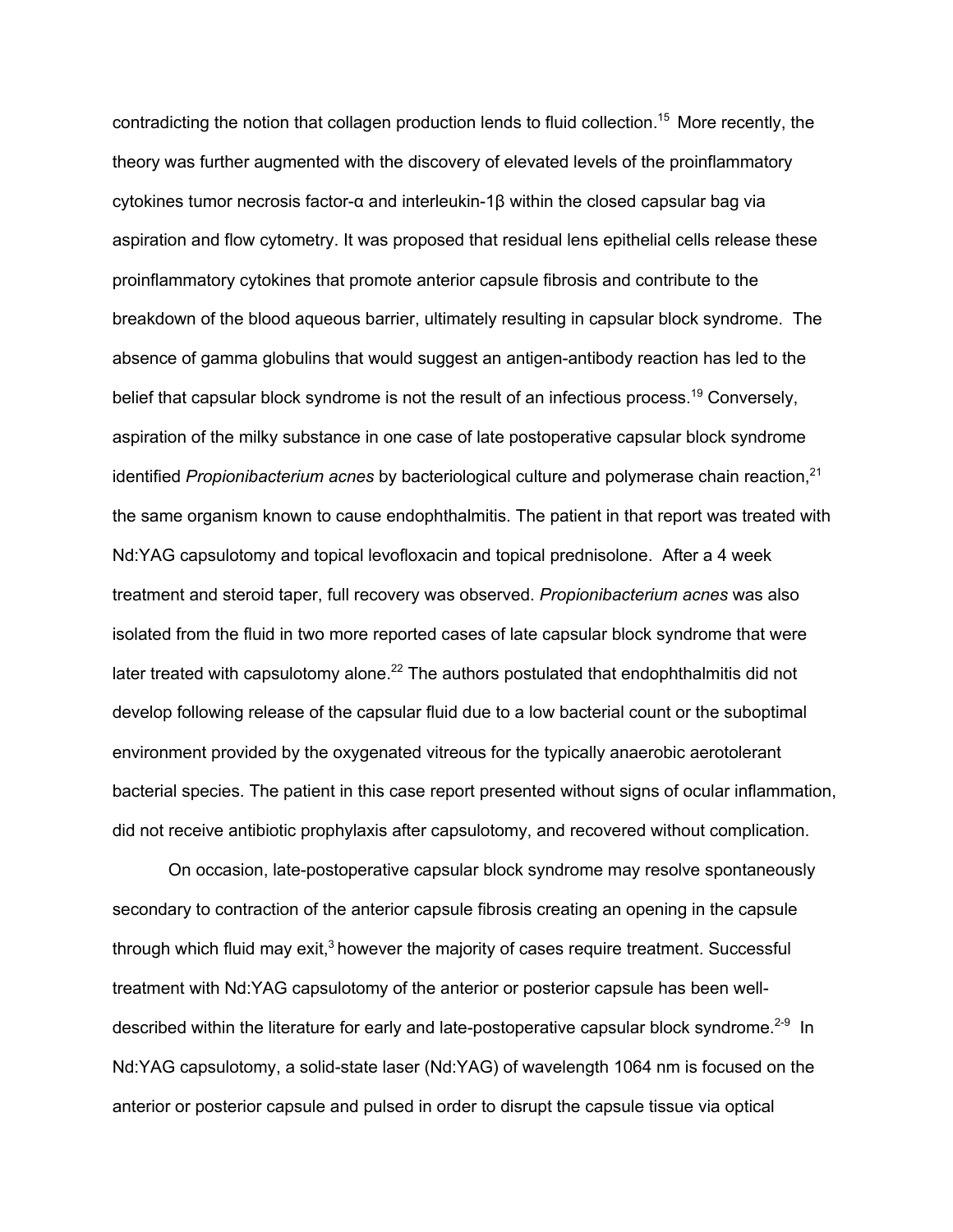breakdown.29 In the case of capsular block syndrome, the disruption of the posterior capsule leads to the release of fluid into the vitreous cavity, deflation of the capsular bag, and repositioning of the displaced intraocular lens implant. This results in a reversal of the refractive error shift and restoration of visual acuity. Common complications of Nd:YAG capsulotomy include retinal tear or detachment, cystoid macular edema, increase in intraocular pressure, and uveitis, $30$  thus patients should be monitored closely in the post-operative period and should be instructed to return immediately if symptoms of retinal detachment or inflammation occur. In many cases, intraocular pressure increase can occur within hours of the procedure and pressures should be monitored same-day. Patients are often prescribed a short course of topical steroids with or without cycloplegics as prophylaxis to post-laser inflammation as well as intraocular pressure lowering agents to address or prevent postoperative intraocular pressure spike, though this may vary between providers. Patients should be monitored closely while on steroids or intraocular pressure lowering medications.

Posterior capsulotomy may not be a viable treatment approach if severe turbidity of the sequestered fluid or excessive posterior capsule displacement secondary to fluid accumulation or high myopia prevents focusing of the laser on the posterior capsule.<sup>11,23</sup> In cases not treatable with posterior capsulotomy, anterior capsulotomy may be performed peripheral to the lens edge.<sup>10,23</sup> However, late-postoperative capsular block syndrome treated with anterior capsulotomy may have a lower success rate and an increased recurrence rate when compared to those treated with posterior capsulotomy.<sup>24</sup> In response to anterior capsulotomy, the released fluid presumably exits through the trabecular meshwork.

Surgical treatment may be indicated in some cases of late-postoperative capsular block syndrome. In cases with concurrent significant posterior capsular opacification, posterior continuous curvilinear capsulorhexis may be the preferred treatment method to avoid complications associated with the high laser energy required to treat dense posterior capsular opacification.<sup>25</sup> Another technique involving anterior capsule release, opaque fluid aspiration,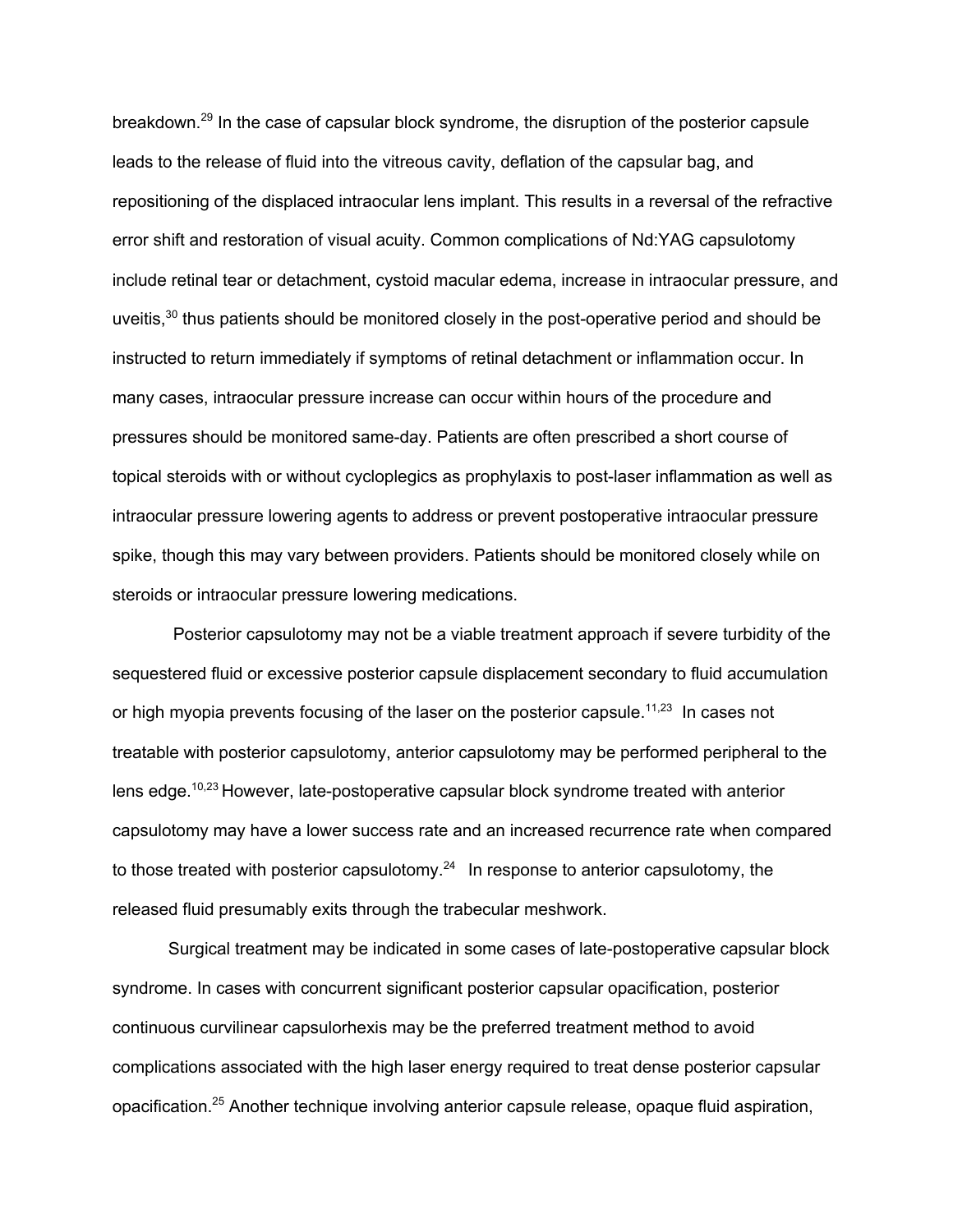and irrigation of the posterior capsule has also been reported to effectively and safely treat postoperative capsular block syndrome. 20

# **Conclusion**

Late-postoperative capsular block syndrome can occur months to years following uncomplicated cataract surgery utilizing capsulorhexis and a posterior chamber in-the-bag intraocular lens implant. Patients may present to optometric practices due to symptoms of blur or hazy vision. This uncommon complication is characterized by fibrotic adhesion of the anterior capsule edges to the anterior intraocular lens surface with milky fluid accumulation between the lens implant and the posterior capsule. It is distinguishable from other late complications of cataract surgery, including delayed endophthalmitis or phacoantigenic uveitis, by lack of robust concurrent ocular inflammation. Some cases may resolve spontaneously while others may benefit from laser capsulotomy.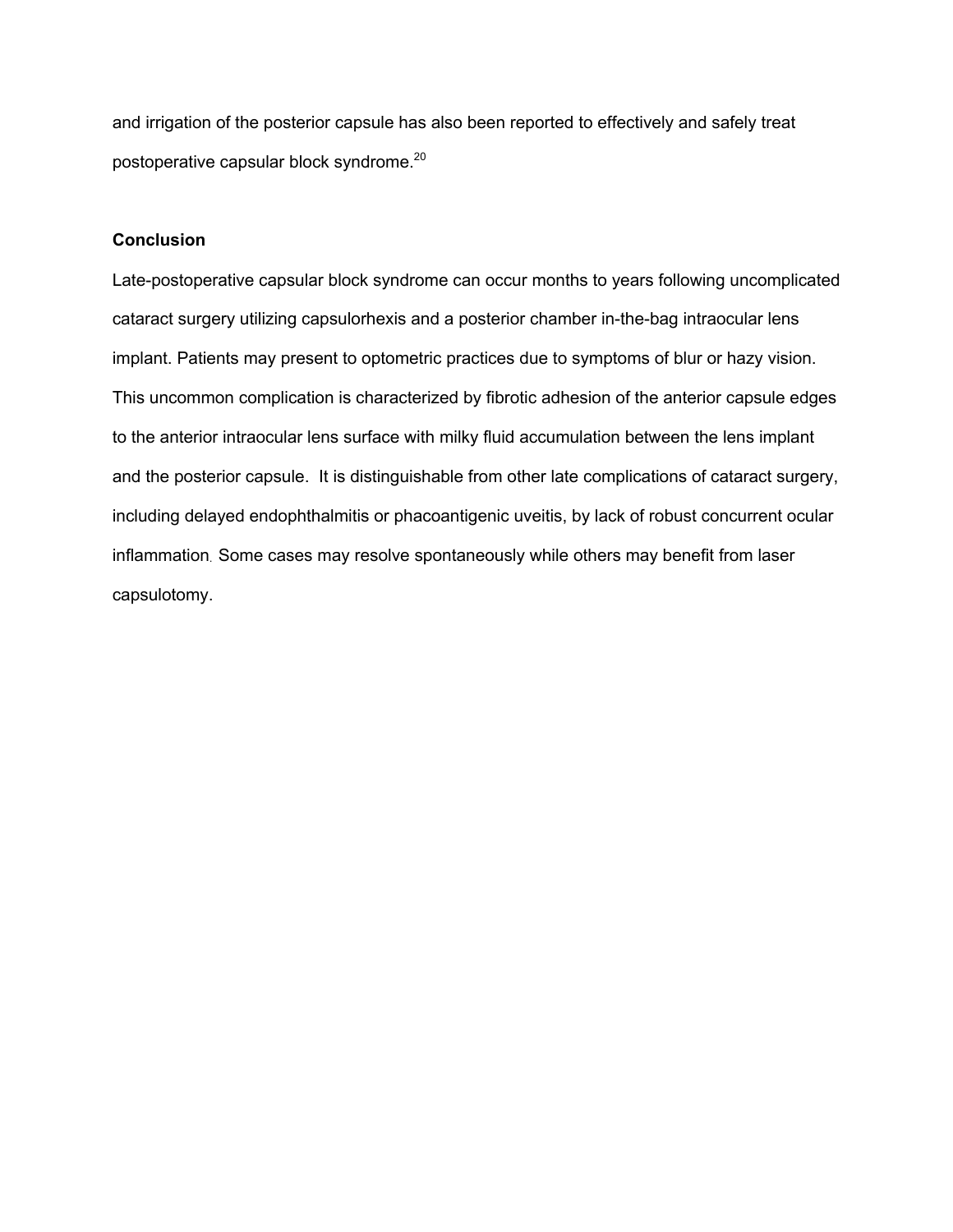#### **References**

- 1. Mohammadpour M, Erfanian R, Karimi N. Capsulorhexis: Pearls and Pitfalls. Saudi Journal of Ophthalmology 2012;26:33-40
- 2. Miyake K, Ota I, Ichihashi S, et al. New Classification of Capsular Block Syndrome. J Cataract Refract Surg 1998;24:1230-4.
- 3. Miyake K, Ota I, Miyake S. Liquefied Aftercataract: A Complication of Continuous Curvilinear Capsulorhexis and Intraocular Lens Implantation in the Lens Capsule. American Journal of Ophthalmology 1998;125:420-35.
- 4. Morgan-Warren P, Manna A. Late-Onset Capsular Bag Distension Syndrome Following Cataract Surgery 2011;2:53.
- 5. Patil S, Azarbod P, Toufeeq A. Late-onset capsular block syndrome without lens displacement. Eye 2007; 21:113-114
- 6. Shah NA, Goulstine DB. Capsular block syndrome presenting with a hyperopic shift. J Cataract Refract Surg 22006;32: 1974-1976
- 7. Nishi O, Nishi K, Takahashi E. Capsular Bag Distention Syndrome Noted 5 Years After Intraocular Lens Implantation. American Journal of Ophthalmology 1998;125:545-7.
- 8. Davison JA. Capsular Bag Distension After Endolenticular Phacoemulsification and Posterior Chamber Intraocular Lens Implantation. J Cataract Refract Surg 1990;16:99– 108.
- 9. Holtz SJ. Postoperative Capsular Bag Distension. J Cataract Refract Surg 1992;18:310- 17
- 10. Theng JTS, Jap A, Chee S. Capsular Block Syndrome: A Case Series. J Cataract Refract Surg 2000;26:462-7.
- 11. Bao YZ, Pei XT, Li MW, Li XX. Late postoperative capsular block syndrome versus liquefied after-cataract. J Cataract Refract Surg 2008 1;34(10)1799-802.
- 12. Pinarci EY, Bayar SA, Sizmak S, Canan H, et al. Late Capsular Block Syndrome Presenting with Posterior Capsule Opacification. J Cataract Refract Surg 2012;38:672-6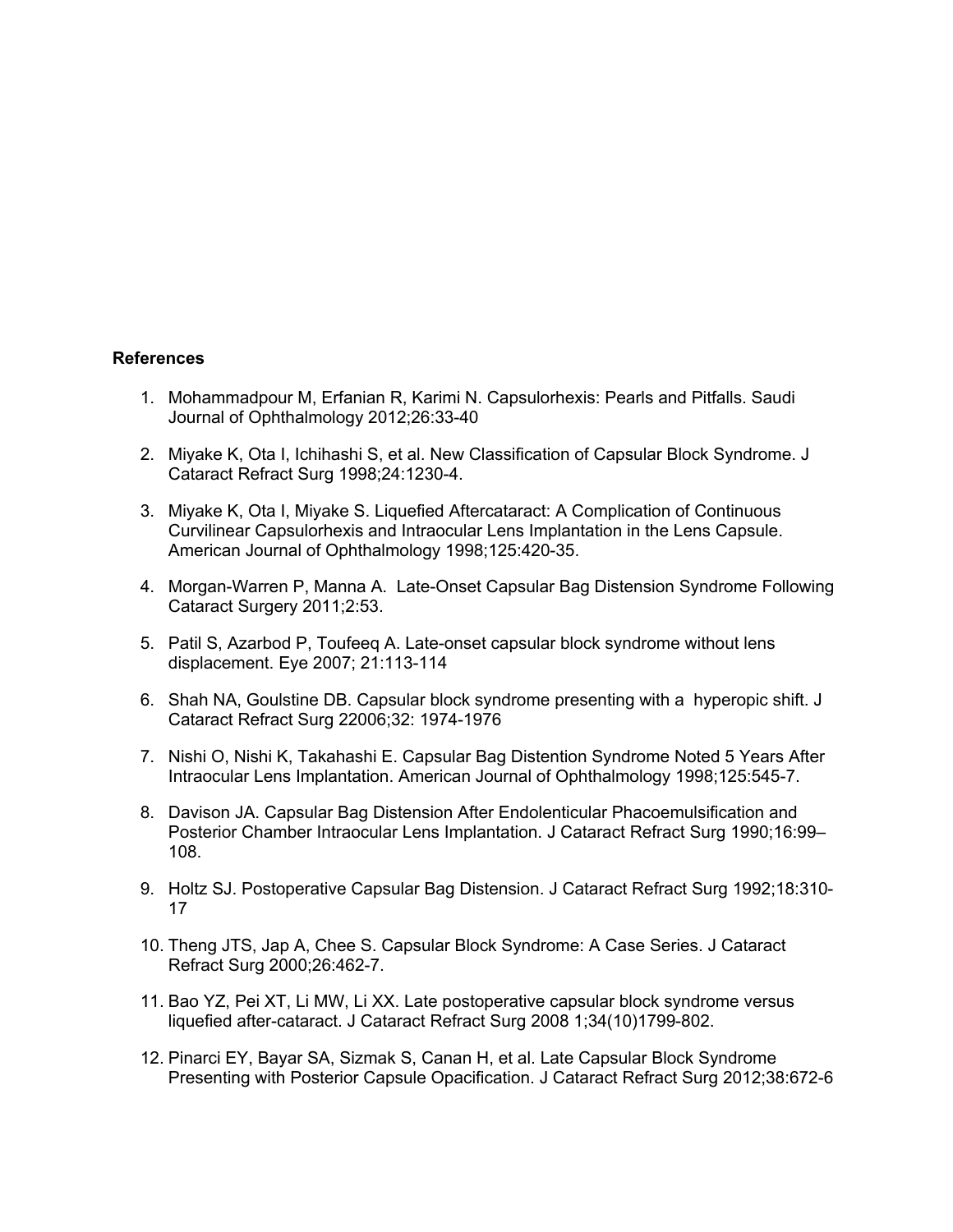- 13. Neri A, Pieri M, Olcelli F, et al. Swept-source anterior segment optical coherence tomography in late-onset capsular block syndrome: high-resolution imaging and morphometric modifications after posterior capsulotomy. J Cataract Refract Surg 2014;39(11):1722-8.
- 14. Plemel DJA, Benson MD, Rayat JS, Greve MDJ, et. al. Capsular Block Syndrome 20 Years Post-Cataract Surgery. Can J Ophthalmol 2018;53:e222-3
- 15. Namba H, Namba R, Sugiura T, et al. Accumulation of Milky Fluid: A Late Complication of Cataract Surgery. J Cataract Refract Surg 1999; 25:1019-1023
- 16. Kim HK, Shin JP. Capsular block syndrome after cataract surgery: clinical analysis and classification. J Cataract Refract Surg 2008;24(3):357-63.
- 17. Vock L, Georgopoulos M, Neumayer T, et al. Effect of the hydrophilicity of acrylic intraocular lens material and haptic angulation on anterior capsule opacification. British J Ophthalm 2007;91(4):476-80.
- 18. Miyake K, Ota I, Mikyake S, Maekubo K. Correlation between intraocular lens hydrophilicity and anterior capsule opacification and aqueous flare. J Cataract Refract Surg 1996;22:764-9.
- 19. Eifrig DE. Capsulorhexis-related Lacteocrumenasia. J Cataract Refract Surg 1997;23:450-4.
- 20. Huang Y, Ye Z, Li H, Li Z. Outcome of surgical treatment in late-onset capsular block syndrome. Journal of Ophthalmology 2017;2017.
- 21. Kollias AN, Vogel MA, Kaspar HM, et al. Propionibacterium Acnes in Capsular Bag Distension Syndrome. J Cataract Refract Surg 2010; 36:167-9
- 22. Dhaliwal DK, Farhi P, Eller AW, et. al. Late Capsular Block Syndrome Associated Propionibacterium Acnes. Archives of Ophthalmology 2011;129:246-7.
- 23. Yan MK, Wee WR, Kwon JW, Han YK. Anterior Chamber Depth and Refractive Change in Late Postoperative Capsular Bag Distension Syndrome: A Retrospective Analysis. Plos One 2015;10(4):e0125894. doi:10.1371/journal.pone.0125895
- 24. Colakoglu A, Kucukakyuz N, Topcuoglu IE, et al. Intraocular pressure rise and recurrence of capsular block syndrome after neodymium:YAG laser anterior capsulotomy. J Cataract Refract Surg. 2007;33:1344–1346.
- 25. Lin Y, Lin J, Su Z, Chen Z, Yao K, Characterization and Management of Late Postoperative Capsular Block Syndrome following Phacoemulsification or Phacovitrectomy, American Journal of Ophthalmology (2019), doi: https://doi.org/10.1016/j.ajo.2019.02.035.
- 26. Forster DJ. Phacoantigenic uveitis. In Ophthalmology 2004. Mosby, St. Louis.
- 27. Apple DJ, Solomon KD, Tetz MR, et al. Posterior capsule opacification. Survey of ophthalmology. 1992 Sep 1;37(2):73-116.